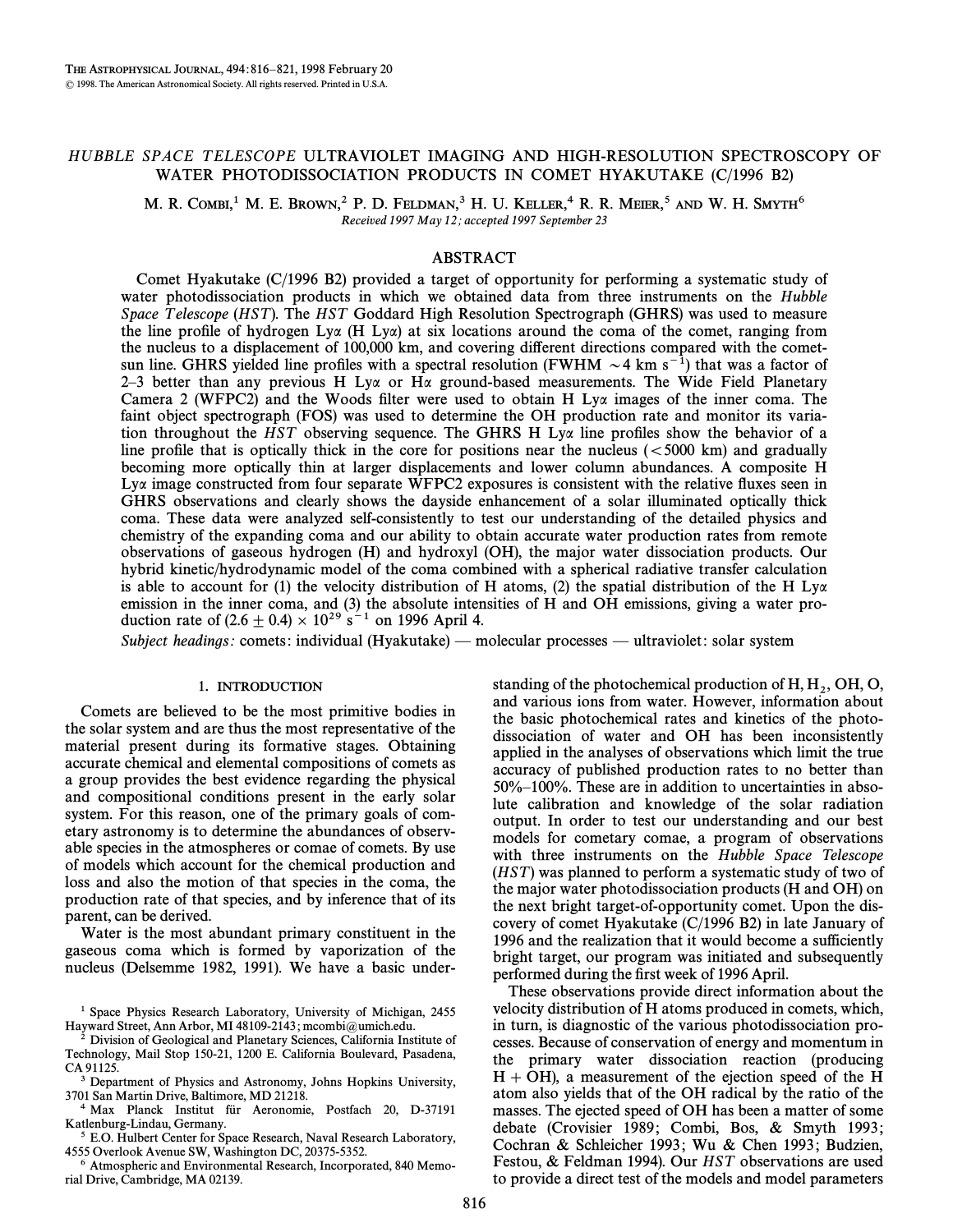used in interpreting remote observations of water dissociation.

The history of observations of the emission of hydrogen Lya (H Lya) at 1216 Å in comets began with the ultraviolet measurements by  $OGO$  5 (Bertaux & Blamont 1970; Bertaux, Blamont, & Festou 1973) and  $OAO$  2 (Code, Houcke, & Lillie 1972). Later rocket and *Skylab* based electrographic cameras measured the spatial distribution of the large H Ly $\alpha$  coma in comet Kohoutek (Carruthers et al. 1974; Feldman et al. 1974). Resonant scattering of solar H  $Ly\alpha$  photons which enables us to detect H atoms in the coma also produces a radiation (pressure) force that is comparable to that of solar gravity. The resulting spatial distortion of the coma is diagnostic of the velocity distribution of the H atoms exiting the inner (within  $10<sup>5</sup>$  km) coma. Parametrized multi-Maxwellian point-source models for the shape of the H coma model (Keller & Meier 1976; Meier et al. 1976) demonstrated that most of the hydrogen in the coma was most likely to be produced in the photodissociation of water (peak near  $17-19$  km s<sup>-1</sup>) and that of its daughter OH radical (peak near  $8 \text{ km s}^{-1}$ ). A variable low-speed component was explained qualitatively as a thermalized component of initially high-speed H atoms, which are slowed in the inner coma through collisions with slowmoving ( $\sim$  1 km s<sup>-1</sup>) heavy molecules (mostly water).

Subsequent Monte Carlo models by Combi  $&$  Smyth (1988a, 1988b) included the full photochemistry, exothermic photodissociation ejection speeds, hydrodynamic water outflow, and multiple collisions between the H atoms and the heavy molecules in the inner coma. These models showed that the multi-Maxwellian velocity distributions of the parametrized models and the corresponding sets of weighting parameters of the best fit to coma images provide smoothed approximations to those obtained with the explicit Monte Carlo models. Most importantly, the velocity distributions in the Monte Carlo models follow directly from the physical/chemical assumptions and not from adjustable parameters. However, the agreement of the different kinds of models demonstrates that the solutions are not unique and that direct observations of H velocities via Doppler-broadened line profiles would provide another independent model constraint. Similar Monte Carlo models have already been applied to a variety of radio and optical line profile observations of a number of species in comet Halley (Combi 1989; Smyth, Combi, & Stewart 1991; Smyth, Marconi, & Combi 1995) and have also been combined with a one-dimensional spherical radiative transfer model for H Ly $\alpha$  scattering and successfully applied to  $IUE$ observations of comets Giacobini-Zinner and Halley (Combi & Feldman 1992, 1993).

The H Lya line shape in comet Kobayashi-Berger-Milon (C/1975 N1) had been measured with the Copernicus satellite with results reported by Festou et al. (1979), improving on early measurements of Keller, Bohlin, & Tousey (1975). Vectorial models were presented for single water coma outflow speeds of 0.5 and 1.0 km  $s^{-1}$ . The overall width of the line profile was consistent with a water source of H having a velocity in the vicinity of 19 km  $s^{-1}$  and a more extended OH source with velocities in the range of  $6-8$  km  $s^{-1}$ , having been suggested earlier by Keller & Meier (1976); however, the spectral resolution (FWHM  $= 14$  km  $s^{-1}$ ) was only barely able to resolve the intrinsic cometary line. Since then much progress has been made on our understanding of the solar photodissociation of OH by near-UV

and Lya photons (Schleicher & A'Hearn 1982, 1988; van Dishoeck & Dalgarno 1984) enabling the more comprehensive and physics-based approach provided here.

The hydrogen Balmer  $\alpha$  emission (H $\alpha$ ) at 6563 Å in comets is excited through absorption of solar photons from the Lyman series, H Ly $\beta$  and higher, and subsequent cascade to the  $2<sup>2</sup>S$  excited state. The first such observations of the line profile in comet Kohoutek were made using a pressure-scanned Fabry-Perot (F-P) interferometer by Huppler et al. (1975). F-P observations of H $\alpha$  in comet Halley have recently been analyzed with a derivation of the Combi & Smyth  $(1988a, 1988b)$  model and described by Smyth et al. (1993). The spectral instrument profiles for most of these F-P observations can be represented by a Gaussian with an FWHM of about 10 km  $s^{-1}$ , showing the influence of the wider cometary hydrogen line. The effective apertures for these observations have had radii in the range of 3'-5' or typically a few  $\times 10^5$  km projected at the comet. Brown  $\&$  Spinrad (1993) have reported high-resolution echelle spectra of comets Austin (C/1989 X1) and Levy (C/1990 K1) with a FWHM velocity resolution of  $\sim$  7.5 km  $s^{-1}$  along a slit covering distances up to about 10,000 km. The structure of the line suggested the possibility of some velocity components for hydrogen atoms higher than have been predicted even from the latest assessments of laboratory data (Wu  $&$  Chen 1993). Such a structure has never been reported in any of the F-P observations.

There has been some difficulty in understanding the widths of radio OH line profiles in terms of what is expected from water photodissociation (Crovisier 1989). Some observations point to a slower ejection velocity ( $\sim 0.9$  km  $s^{-1}$ ) than is normally predicted photochemically (1.05 km)  $s^{-1}$ ). Budzien et al. (1994) have examined water photochemistry, its variation with solar activity, and the effects on the distribution of OH in the coma and on extracted water production rates, and find no evidence for slower velocities. Through conservation of momentum in the primary water dissociation reaction  $(H + OH)$  a measurement of the ejection speed of the H atom also yields that of the OH radical.

Direct observations of H velocities would prove invaluable for obtaining more precise information on the cometary dissociation products. By measuring the Doppler broadening of line profiles, independent velocity information can be retrieved which can, in turn, be used to test the models that are needed for correct determination of water production rates. Measuring the H Ly $\alpha$  line at distances of  $\leq$ few  $\times$  10<sup>4</sup> km from the nucleus primarily samples the region in which the direct water source of H dominates. The OH source is important for distances greater than  $10<sup>5</sup>$  km.

## 2. OBSERVATIONS

The HST Goddard High Resolution Spectrograph (GHRS) was used to measure the H Ly $\alpha$  line profile at 6 locations around the coma of comet Hyakutake (C/1996 B2) with a spectral resolution of  $\sim$  4 km s<sup>-1</sup> full width half-maximum (FWHM), much better than had been obtained previously. Images of the spatial distribution of H Ly $\alpha$  in the inner coma were made with the Wide Field Planetary Camera 2 (WFPC2) using the far-UV Woods filter. The Faint Object Spectrograph (FOS) was used to measure the brightness of the OH  $(0-0)$  band emission at 3085 Å to provide an independent measure of the water production rate and to monitor any time-dependent variation throughout the observing sequence. The HST obser-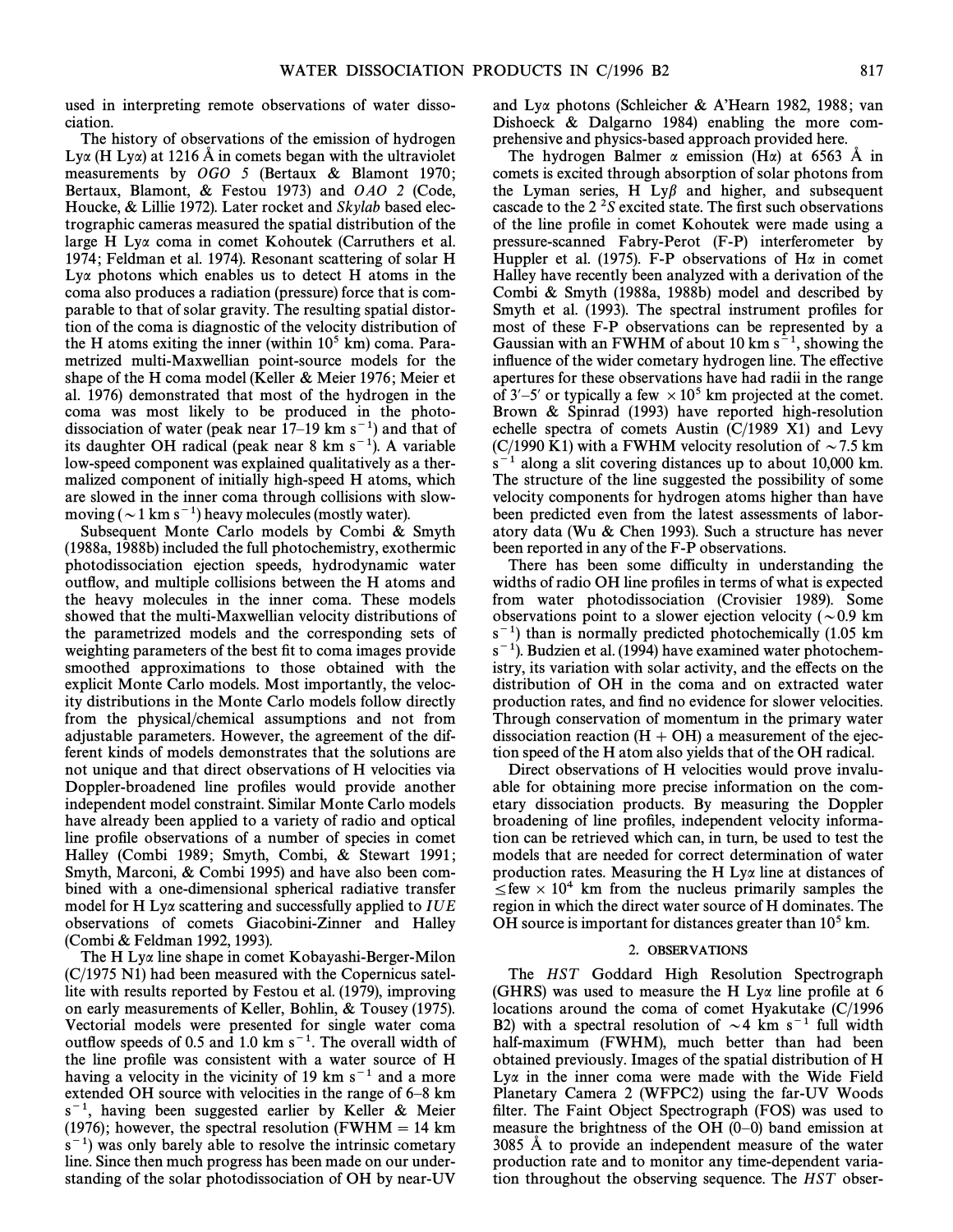GHRS H Lya RESULTS FOR C/HYAKUTAKE

| <b>DATE</b>          |                            |                        | <b>BRIGHTNESS</b><br>(kR) |                    |
|----------------------|----------------------------|------------------------|---------------------------|--------------------|
| (1996 APRIL)<br>(UT) | <b>POSITION</b><br>(km)    | <b>EXPOSURE</b><br>(s) | Observed                  | Model <sup>a</sup> |
| 3.360                | Nucleus-centered           | 1305.6                 | 59.7                      | 81.0 <sup>b</sup>  |
| $3.432$              | 5298 sunward               | 1468.8                 | 67.0                      | 70.7               |
| 3.499                | 5335 tailward              | 1468.8                 | 57.7                      | 55.0               |
| $3.566$              | $5368$ normal <sup>c</sup> | 1468.8                 | 66.0                      | 64.0               |
| $3.633$              | 33507 sunward              | 2937.6                 | 52.9                      | 48.4               |
| 3.829                | 111085 sunward             | 5875.2                 | 28.0                      | 26.3               |

a Monte Carlo and spherical radiative transfer models with a water production rate of 2.8  $\times$  10<sup>29</sup> s<sup>-1</sup>.

b The temperature used in the calculation is too high for the near nucleus  $\left(\langle 1 \rangle\right)$  region.

c This spectrum was recorded at a location displaced perpendicular (normal) to the comet-Sun line.

vations were made during a 27 hr period on 1996 April 3 and 4. A detailed description of the observations follows.

Line profiles of the H Ly $\alpha$  emission were measured using the echelle-A grating and the  $0.23$  square small science aperture (SSA) on GHRS. Observations were made at 6 locations around the coma as detailed in Table 1. The spectra in Figures  $1a$ -1f clearly show the comet emission Doppler shifted from the geocoronal hydrogen emission by the radial component of the relative velocity of the comet from Earth ( $\sim$  54 km s<sup>-1</sup>). The line profile becomes apparently wider as the nucleus is approached because of the strong optical depth saturation in the line center at the large column abundances encountered there. The widths of the bases of all the lines are reasonably consistent with the standard picture of maximum H atom velocities with a peak near 18 km  $s^{-1}$  as well as some components in excess of 20  $km s<sup>-1</sup>$  expected for water and OH photodissociation. There is no clear evidence in the H Ly $\alpha$  observations for a high speed components as suggested from past H $\alpha$  observations (Brown & Spinrad 1993), although the noise level in the HST observations may not have been quite as good even when degraded to the spectral resolution of the groundbased  $H\alpha$  observations. Perhaps the previous identification might have been due to a chance coincidence of a minor rotational line of either  $C_2$ ,  $NH_2$ , or  $H_2O^+$  (which are ubjquitous in the red portion of cometary spectra) or to are ubiquitous in the red portion of cometary spectra) or to a remnant of the solar  $H\alpha$  Fraunhofer line subtraction.

FOS spectra of OH in Comet Hyakutake were taken near the beginning, middle, and end of the HST observing sequence. The  $3\rlap.{''}7 \times 1\rlap.{''}2$  aperture was used with grating G270H yielding spectra covering the range from 2200 to  $3300$  Å. The main purpose of the measurement was to record the  $(0-0)$  vibronic band brightness of OH at 3085 Å, although along with the  $(0-0)$  band, the  $(1-1)$  and  $(1-0)$ bands of OH, as well as emissions from molecular sulfur  $(S_2)$ <br>and CS were seen by Weaver at al. (1996) in their more and CS were seen by Weaver et al. (1996) in their more broad-based UV spectroscopy program of comet Hyakutake with HST. A summary of our FOS observations of OH is given in Table 2.

WFPC2 images of the comet are shown in Figures 2a and 2b (Plate 27). The sunward direction is toward the upper right corner of each image which covers a square region of about 14,000 km on a side. Figure 2a shows the inner dust coma taken with the red F675W filter. Although this image was recorded for the purpose of correcting the predicted position of the comet from the orbital ephemeris, it also

TABLE 2 WATER PRODUCTION RATES FROM FOS OH **MEASUREMENTS** 

| Date<br>$(1996$ April)<br>(TT) | (AU)  | (AU)  | B<br>(kR) | Q(H, O)<br>$(10^{29} \text{ s}^{-1})$ |
|--------------------------------|-------|-------|-----------|---------------------------------------|
| 3.29                           | 0.846 | 0.313 | 300       | 2.30                                  |
| $3.78$                         | 0.835 | 0.328 | 310       | 2.38                                  |
| 4.18                           | 0.826 | 0.341 | 310       | 2.14                                  |

NOTE.—Value  $r =$  heliocentric distance in AU,  $\Delta$  = geocentric distance in AU,  $B = OH$  (0–0) band brightness in kilorayleighs, and Q (H<sub>2</sub>O) = water pro-<br>duction rate in  $10^{29}$  s<sup>-1</sup> duction rate in  $10^{29}$  s<sup>-1</sup>.

provides a good spatial reference for understanding the H  $Ly\alpha$  distribution. The ejection of dust and three distinct spiral dust jets are visible toward the sunward side of the nucleus. Using current estimates of the rotation period of about 6.25 hr for the nucleus of comet Hyakutake (Schleicher et al. 1996) the curvature of the jet spirals implies projected dust velocities of about 400 m  $s^{-1}$ . A rotation period of twice this value has also been suggested by Larson et al. (1996). This velocity is consistent with that expected from various dusty-gas dynamic calculations for micron-sized dust particles (Gombosi, Nagy,  $\&$  Cravens 1986). Also visible toward the antisunward side (lower left) is the narrow dust trail. Two of the small fragments of the nucleus which have been reported by numerous observers are apparent in more contrast enhanced versions of this image.

Figure 2b shows an image taken with the far-UV Woods filter, which has a bandpass of  $1200-2200$  Å. For a comet observation, practically all the emission in the image comes from a combination of cometary and geocoronal H Lya. To serve as a check, one image was taken with a combination of the Woods filter and the F130LP filter (a long pass filter that excludes the H Ly $\alpha$  region of the spectrum) which would have shown any substantial excess emission at wavelengths above 1300 Å. Nothing was apparent above the noise level. The brightness of all other emissions (by far dominated by the fourth positive system of CO from 1300– 1570 A) should have contributed less than a maximum of  $\sim$  3 kR to a total brightness which is in the range of roughly 90 kR. The absolute calibration of WFPC2 with the Woods filter at H Ly $\alpha$  has been estimated from a report by the WFPC2 team (Clarke et al. 1995). The upper left region of the image is artificially depressed because of the non-flat field of the rotated Woods filter image. A black dot marks the location of the nucleus. This image was constructed from four separate images with a combined exposure time of 2100 s.

#### 3. MODEL ANALYSIS

Water production rates were computed from the FOS observations of the  $(0-0)$  band OH emission using the gfactors from Schleicher & A'Hearn (1982, 1988) along with the hybrid Monte Carlo/gasdynamic model for OH of Combi et al. (1993). The water production rates derived from them are given in the last column of Table 2. Model analyses of the WFPC2 H Lya image and GHRS spectra have been performed using the hydrogen Monte Carlo particle trajectory model (Combi & Smyth 1988a, 1988b) both alone in the optically thin limit, and in combination with a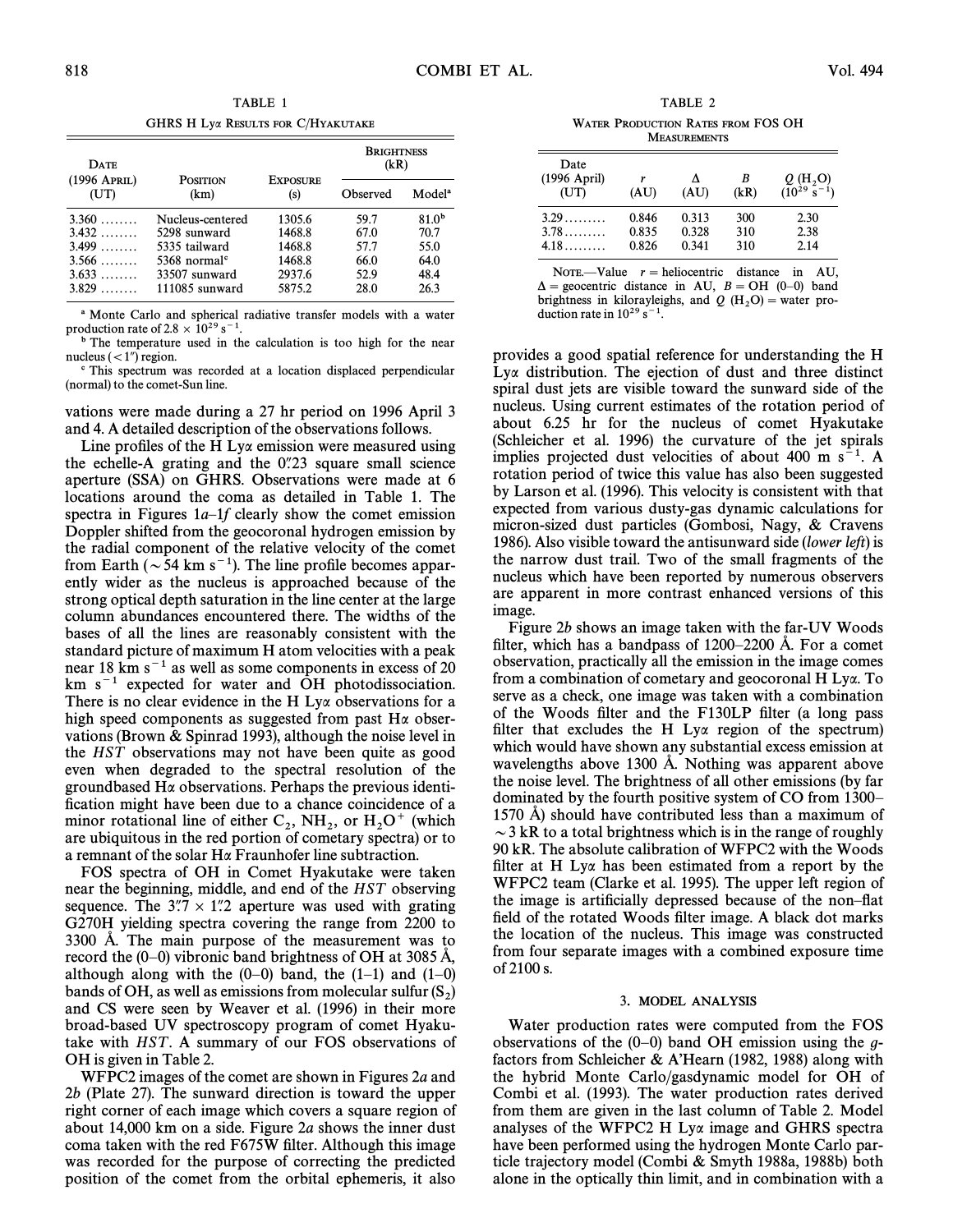

FIG. 1.—GHRS spectra of the H Lya region of the spectrum of Comet Hyakutake (1996 B2). In  $(a)-(f)$  each of the spectra, at the six positions noted, are the emissions from H atoms in the coma of the comet on the right and from the H geocorona on the left. The spectra are plotted on an Earth-referenced Doppler velocity scale in  $km s^{-1}$ . The brightness scales for all are the same for easy comparison. See text for a discussion.

spherical radiative transfer calculation (Combi  $&$  Feldman 1992, 1993) in the optically thick case, to evaluate multiple scattering and opacity effects within about  $10<sup>5</sup>$  km from the nucleus. The fluorescence rate of H Lya was calculated using the daily measurement of the solar H Lya flux  $(3.0 \times 10^{11} \text{ photons cm}^{-2} \text{ s}^{-1})$  from the SOLSTICE instrument on the Upper Atmosphere Research Satellite (UARS) as described by Woods et al. (1996), and the standard quiet-Sun solar line profiles from Lemaire et al. (1978) as discussed previously by Combi  $&$  Smyth (1988b). The use of the SOLSTICE data enables us to account for the variability of the solar H Lya flux with solar rotation. The model computes the variable g-factor for the heliocentric velocity of each atom. The physics and chemistry used in the models for the analysis of the H and OH observations are internally self-consistent.

In Figure 3 is a contour plot of the radiative transfer model brightness (kR) for H Ly $\alpha$  covering the same scale as the image in Figure 2b. The model gives a good quantitative match to the integrated brightnesses in the five offset positions in the GHRS spectra (see Table 1) and to the image, except within 1000-2000 km from the nucleus where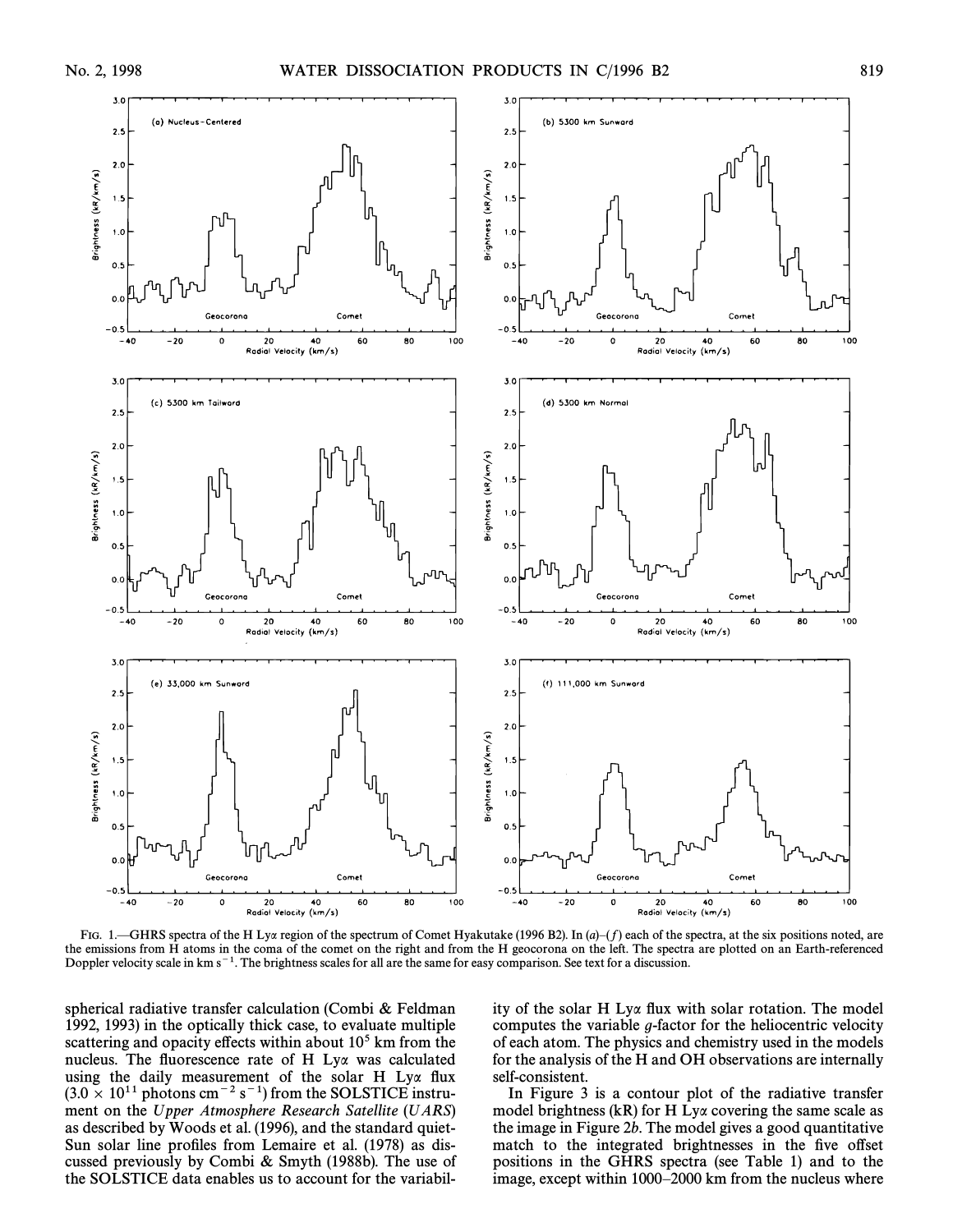

FIG. 3. Alodel brightness contours for the coma of Comet Hyakutake (1996 B2). The brightness contours in kilorayleighs were computed from the combination of the Monte Carlo model for the distribution of the H atoms in the coma and the spherical radiative transfer model for illumination from the sunward direction. The scale is the same as the images shown in Fig. 2. Although the H atom distribution in the coma is spherical, a aspherical axisymmetric distribution of H Lya radiation is produced by multiple scattering in the optically thick coma. An optically thick line-ofsight integration was done for the comet's observational geometry.

the oversimplified assumption of an average constant (and large) temperature in the radiative transfer model, which is only appropriate for the outer coma, breaks down. The H atoms within  $\sim$  1000 km from the nucleus are nearly thermalized with the cool ( $T \ll 1000$  K) outflowing coma and are not represented by the high temperature ( $\sim 6500 \text{ K}$ ) appropriate for most of the optically thick coma  $(10^3-10^5)$ km) in the model. The current radiative transfer model uses a radial isothermal H atom density distribution to represent the velocity dispersion of H atoms from the Monte Carlo model. A more sophisticated radiative transfer calculation than is now available for the full line profile, which incorporates the details of the spatial variation of the velocity distribution, is required.

Figures  $4a$  and  $4b$  show comparisons of the line profile predicted in the optically thin limit by the Monte Carlo H model for the observations at 111,000 and 33,000 km, respectively. The intrinsic model line profiles accumulated at a velocity resolution of 1 km  $s^{-1}$  were convolved with the instrument spectral function determined from spectral lines of the internal calibration source. The radiative transfer model predicts that the coma is optically thin at  $10<sup>5</sup>$  km. This is borne out by the very good agreement of the model with the data at 111,000 km. At 33,000 km the coma is predicted to be partially optically thick giving about a 25% reduction in integrated brightness. This also is borne out by the model-data comparison in Figure  $4b$ . The model fits to the calibrated integrated brightnesses with the radiative transfer calculation would imply a water production rate of  $3.0 \times 10^{29}$  s<sup>-1</sup> if all of the observed hydrogen in the inner coma results from water. However, extra hydrogen from hydrocarbons as methanol, ethanol, acetylene, and formaldehyde (see Mumma et al. 1996a, 1996b) should produce hydrogen at the level that requires lowering this pro-



FIG. 4.—Comparison of GHRS line profiles with optically thin model.  $(a)$  Comparison of the observed line profile taken with GHRS at 111,000 km sunward of the nucleus (triangles) with the optically thin model convolved with the GHRS instrument spectral function (thick solid line). The thin line shows the intrinsic comet line profile calculated by the model at a much higher velocity resolution of  $1 \text{ km s}^{-1}$ . The separate contributions of thermalized H (central peak), H from OH (inner shoulder), and H from  $H_2O$ <br>(outer shoulder), apply seen in the intrinsic profile, are visible but somewhat (outer shoulder), easily seen in the intrinsic profile, are visible but somewhat smeared by the instrument spectral function, in the convolved model and the data.  $(b)$  Same optically thin model but compared with the observed line profile at 33,000 km. The model-data comparison shows that the coma is clearly not optically thin at this location. It is mostly the top of the central peak which is saturated and, therefore, not observed. Our simple spherical radiative transfer calculation, which cannot compute full line profiles does accurately reproduce the integrated flux in the observed line.

duction rate by about  $3\% - 9\%$  over a wide range of assumptions. Accounting for this yields a water production rate from the H observations of 2.8  $\times$  10<sup>29</sup> s<sup>-1</sup>, compared with the average value of  $2.3 \times 10^{29}$  s<sup>-1</sup> determined from the model analysis of the FOS OH observations.

The uncertainty in the value of the water production rate determined from the OH measurement is about  $\pm 20\%$ , owing to uncertainties in the HST FOS calibration (5%), the  $(0-0)$  band fluorescent rate or g-factor (5%), and the model parameterization coming mainly from the water lifetime and branching ratios (10%). For the production rate from the H measurement the uncertainty is slightly larger, and the relative mix from the various contributions is different. There are uncertainties owing to the fluorescence rate coming from the UARS/SOLSTICE integrated solar H Lya flux measurement and from the assumed line profile shape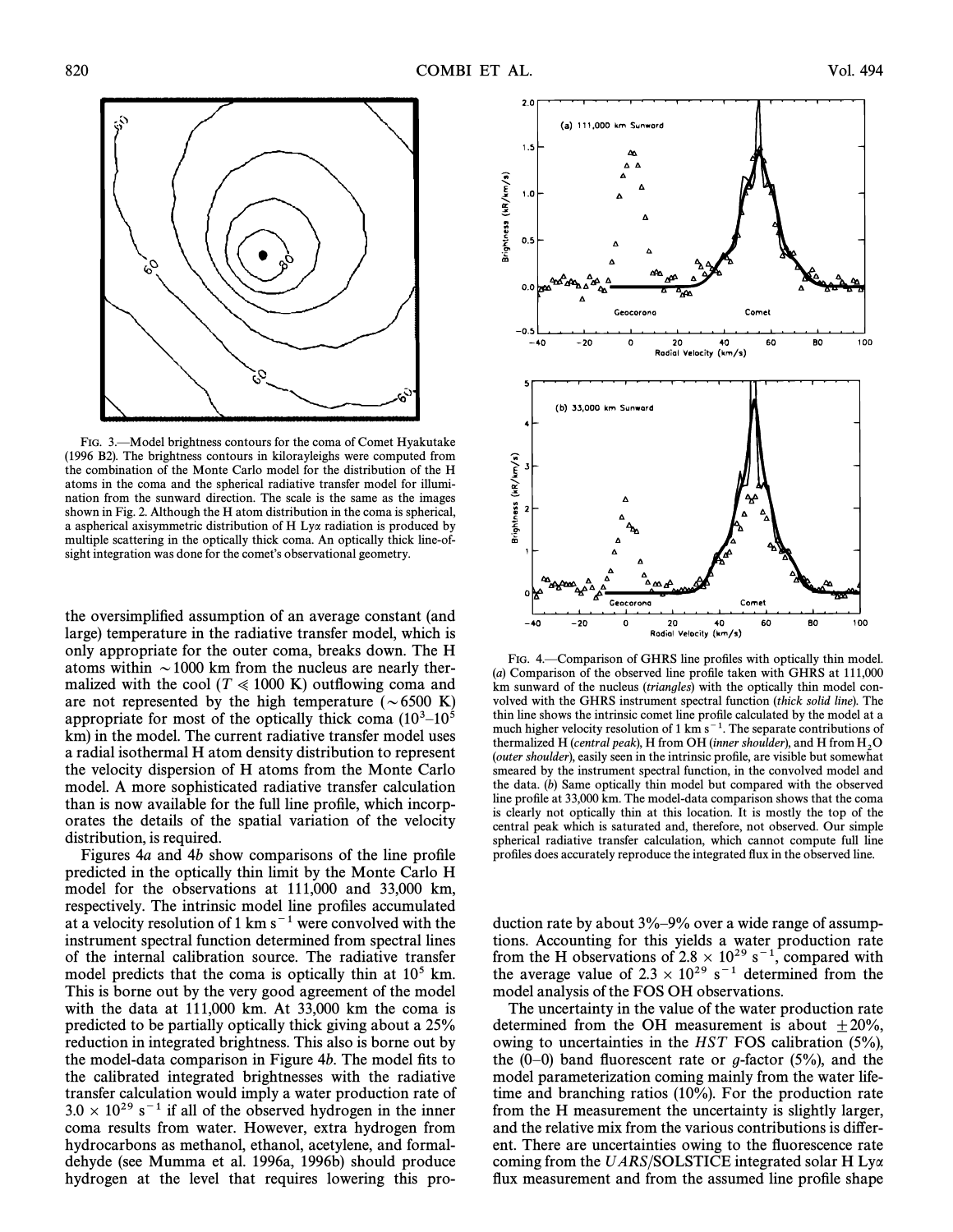which together are worse than for OH. On the other hand, the uncertainty due to the model parameterization does not have as big an effect for H as it does for OH. The uncertainty in the abundance of H from hydrocarbons yields an additional  $\pm 3\%$ . Therefore, the final water production rates are (2.3  $\pm$  0.5)  $\times$  10<sup>29</sup> and (2.8  $\pm$  0.7)  $\times$  10<sup>29</sup> s<sup>-1</sup> from OH and H, respectively, consistent with one another to within the expected uncertainty ranges.

Bertaux et al. (1997) have presented H Ly $\alpha$  results obtained with the Solar Wind ANisotropies (SWAN) instrument on the Solar and Heliospheric Observatory (SOHO) satellite. Measurements were taken on many days over an extended period of time, including observations on 1996 April 2 and 6, 2 days to either side of our observations. They compare their results to a number of preliminary water production rates in comet Hyakutake most of which have appeared in various IAU circulars. Hicks  $\&$  Fink (1997) also have presented water production rates obtained from analyses of observations of the forbidden  $O(^1D)$  at 6300 A. Water production rates are in agreement to within both the unavoidable uncertainties and the differences owing to model parameterizations and parameter values. Some differences may even be due to real temporal variations in the comet. However, as discussed in the introduction, due to the fundamental model parameterization and numerical parameter differences, a detailed comparison is not possible at this time without complete self-consistent reanalyses of all the other data.

#### 4. DISCUSSION

Our standard quiet Sun water photodissociation model (Combi  $&$  Smyth 1988a, 1988b; Combi 1989) where the main branch for dissociation of water and the principal components of exothermic velocity are given by

$$
H_2O + hv \rightarrow H(17.8 \text{ km s}^{-1}) + OH(1.05 \text{ km s}^{-1}),
$$

and which accounts for partial thermalization of H atoms by the outflowing heavy coma gas, is able to explain the observed H-atom Doppler line profile, the spatial distribution of H atoms in the inner coma, and the absolute abundances of H and OH. Our model parameterization is consistent with the quiet sun limit of the full solar activity dependent formulation of water photochemistry of Budzien et al. (1994). We believe this model-data agreement provides further evidence that this type of formulation is on solid ground and that this approach (or an equivalent one) is preferred for extracting water production rates from observations of the photochemical fragments of water molecules.

The absence of the thermalized peak in the profile measurements taken close to the nucleus ( $\leq$ 33,000 km) results from saturation of the line center (i.e., optical depth effects) and not from any resolution limitation in the observations. The thermalized peak is clearly present in the line profile at 111,000 km. The peak and its contribution relative to the high speed components (wings) are reproduced by the model. The agreement obtained gives confidence in the combination of the partial thermalization calculation, the hybrid kinetic/hydrodynamic description of coma outflow speed and temperature, and the underlying photochemical rates and energetics, employed in our model. Our success also means that spatially offset H Ly $\alpha$  measurements can serve as a useful method for measuring water production rates in comets, providing at least as accurate a picture as can be obtained from the more common OH measurements.

Support for this work was provided by NASA through grant GO-06736.01-95 from the Space Telescope Science Institute, which is operated by the Association of Universities for Research in Astronomy, Inc., under NASA contract NAS 5-26555. We thank the STScI staff, in particular, M. McGrath, A. Lubenow, A. Schultz, and D. Fraquelli. We thank H. Weaver for sharing his experience in formulation of the plans and performance of the observations and for discussions related to the analysis, and J. Clarke and G. Ballester for helpful discussions.

#### REFERENCES

- Bertaux, J.-L., & Blamont, J. 1970, Comput. Rend. Acad. Sci., 270, 1581<br>Bertaux, J.-L., Blamont, J., & Festou, M. C. 1973, A&A, 25, 415<br>Bertaux, J.-L., et al. 1997, Planet Space Sci., in press
- 
- 
- 
- 
- Brown, M. E., & Spinrad, H. 1993, Icarus, 104, 197<br>Budzien, S. A., Festou, M. C., & Feldman, P. D. 1994, Icarus, 107, 164<br>Carruthers, G. R., Opal, C. B., Page, T. L., Meier, R. R., & Prinz, D. K. 1974, Icarus, 23, 526
- Clarke, J. T., Trauger, J., Holtzman, J., & The WFPC2 Science Team. 1995, in Calibrating Hubble Space Telescope Post Servicing Mission, ed.<br>A. Koratkar & C. Leitheren (Baltimore, MD: STScI), 322
- Cochran, A. L., & Schleicher, D. G. 1993, Icarus, 105, 23
- Code, A. D., Houcke, T. E., & Lillie, C. F. 1972, NASA SP-310, p. 109
- Combi, M. R. 1989, Icarus, 81, 41
- Combi, M. R., Bos, B. J., & Smyth, W. H. 1993, ApJ, 408, 668
- Combi, M. R., & Feldman, P. D. 1992, Icarus, 97, 260<br>————. 1993, Icarus, 105, 557
- 
- Combi, M. R., & Smyth, W. H. 1988a, ApJ, 327, 1026<br>---------------- 1988b, ApJ, 327, 1044
- 
- Crovisier, J. 1989, A&A, 213, 459
- Delsemme, A. H. 1982, in Comets, ed. L. L. Wilkening (Tucson: Univ. Arizona Press), 85
- 1991, in Comets in the Post-Halley Era, ed. R. L. Newburn, M. Neugebauer, & J. Rahe (Dordrecht: Kluwer), 377 Feldman, P. D., Takacs, P. Z., Fastie, W. G., & Donn, B. 1974, Science,
- 185, 705
- Festou, M. C., Jenkins, G. B., Keller, H. U., Barker, E. S., Bertaux, J. L., Drake, J. F., & Upson, W. L. 1979, ApJ, 232, 318
- Gombosi, T. I., Nagy, A. F., & Cravens, T. E. 1986, Rev. Geophys., 24, 667
- 
- Hicks, M. D., & Fink, U. 1997, Icarus, 127, 307<br>Huppler, D., Reynolds, R. J., Roesler, F. L., Scherb, F., & Trauger, J. 1975,<br>ApJ, 202, 277
- Keller, H. U., Bohlin, J. D., & Tousey, R. 1975, A&A, 38, 413<br>Keller, H. U., & Meier, R. R. 1976, A&A, 52, 272
- 
- Larson, S. M., Brandt, J., Randall, C., & Niedner, M. 1996, BAAS, 28, 1088 Lemaire, P., Charra, J., Jouchoux, A., Vidal-Madjar, A., Artzner, G., Vial, J. C., Bonnet, R. M., & Skumanich, A. 1978, ApJ, 209, L509
- 
- Meier, R. R., Opal, C. B., Keller, H. U., Page, T. L., & Carruthers, G. R. 1976, A&A, 52, 283
- Mumma, M. J., DiSanti, M. A., Dello Russo, N., Fomenkova, M., Magee-Sauer, K., Kaminski, C. D., & Xie, D. X. 1996a, Science, 272, 1310
- Mumma, M. J., DiSanti, M. A., Fomenkova, M., Magee-Sauer, K., Dello Russo, N. R., Xie, D. X., & Kaminski, C. D. 1996b, BAAS, 28, 1090
- Schleicher, D. G., & A'Hearn, M. F. 1982, ApJ, 258, 864
- . 1988, ApJ, 331, 1058
- Schleicher, D. G., Millis, R. L., Osip, D. J., & Lederer, S. M. 1996, BAAS, 28, 1089
- Smyth, W. H., Combi, M. R., & Stewart, A. I. F. 1991, Science, 253, 941
- 
- Smyth, W. H., Marconi, M. L., & Combi, M. R. 1995, Icarus, 113, 119<br>Smyth, W. H., Marconi, M. L., Roesler, F., & Scherb, F. 1993, ApJ, 413, 756
- 
- van Dishoeck, E. F., & Dalgarno, A. 1984, Icarus, 59, 305<br>Weaver, H. A., Feldman, P. D., McPhate, J. B., A'Hearn, M. F., Arpigny,<br>C., Brandt, J. C., & Randall, C. 1996, unpublished
- Woods, T. N., et al. 1996, J. Geophys. Res., 101, 9541
- Wu, C., & Chen, F. 1993, J. Geophys. Res., 98, 7415